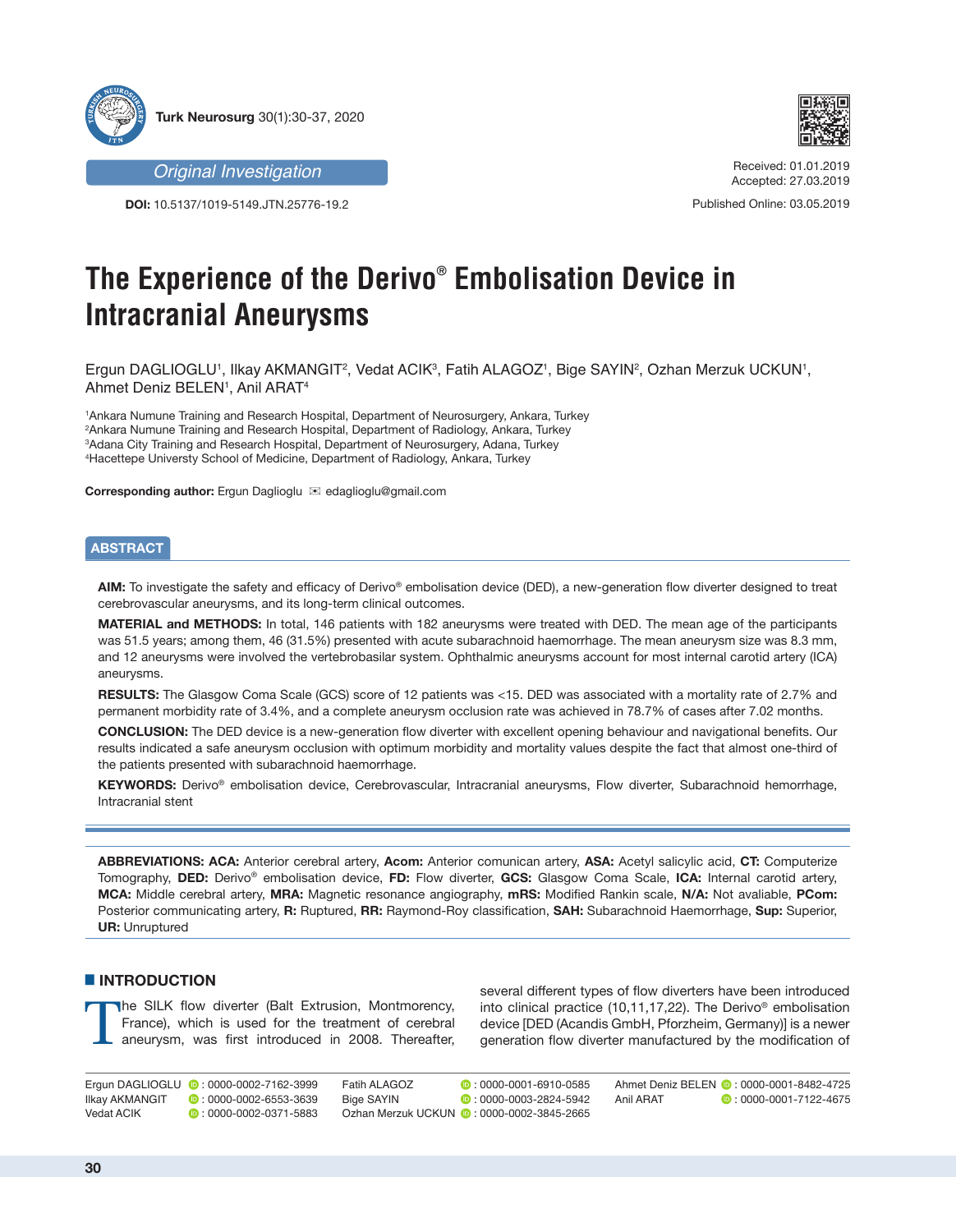the first-generation Derivo® device by enhancing its visibility and mechanical properties (1,13). This study aimed to describe the clinical and imaging results of aneurysm treatment with the latest generation of DED. Moreover, the clinical outcomes after treatment were assessed.

## █ **MATERIAL and METHODS**

This retrospective study was performed by evaluating the medical records of patients with cerebral aneurysms treated with our neurovascular team at two institutions. Three operators (ED, AA, IA) performed DED placement. Patients whose intracranial aneurysms were treated by the more recently developed generation DED were identified. DED was preferred flow diverter initially for ICA aneurysms particularly for visibility, deployment characteristics and size advantage over 5.5 mm for initial cases. This device differed from the first-generation device because platinum is incorporated within the struts to enhance visibility. The surface of the device is treated with a thin surface layer of titanium oxide and oxynitrides to enhance biocompatibility (7). All aneurysms located at or above the petrous and V4 segments of the anterior and posterior circulations, respectively, were included consecutively. The clinical and angiographic data of the patients were assessed. ICA aneurysms were evaluated according to the Bouthillier classification. Moreover, the records of patients were evaluated to obtain data about age; sex; presenting symptoms; location, size and configuration of aneurysm and Glasgow Coma Scale (GCS) upon admission. The modified Rankin (mRS) and Raymond–Roy classifications (RR) were utilized to define relevant outcomes.

All patients were treated under general anaesthesia and systemic heparinization via a transfemoral arterial approach. Unruptured cases were preloaded with clopidogrel (or prasugrel) and acetyl salicylic acid (ASA) based on the previously published regimens (10). Patients with acutely ruptured aneurysms were administered oral antiaggregants during the immediate perioperative period, and tirofiban infusion (0.4 microgram/ kg/min loading dose and 0.1 microgram/kg/min maintenance dose) was also administered in these cases.

For the general description of the procedure, a triaxial system comprising of a 6-Fr-long introducer sheath, a distal access catheter and a microcatheter with a 0.027–0.028-inch inner diameter, Headway 27 (Microvention, Terumo, the USA), Rebar 27 (Covidien, Medtronic, the USA), XT 27 (Excelsior, Streyker Inc., the USA), Neuroslider (Acandis GmbH, Germany) or Vasco 25 (Balt Extrusion, Montmorency, France) was used to access the target arterial segment. If adjunctive intrasaccular aneurysm treatment was planned or if further proximal support was needed, larger bore sheaths were used. After the navigation of the microcatheter across the aneurysm neck over a cerebral microguide wire, a variety of previously described techniques were used to deploy DED and to appose it to the vessel wall as much as possible (8). After placement, the microcatheter was advanced over the delivery wire to recapture the delivery system in most cases. If needed and as per the choice of the individual operators, adjunctive techniques, such as balloon angioplasty, intrasaccular embolization, telescopic placement

of a second DED or intracranial stent placement for device apposition, were used. Once a good apposition of the device was achieved, the total coverage of the aneurysm neck and patency of the parent artery were ensured by serial angiograms and flat-panel computed tomography (CT) angiograms. Moreover, heparinization was reversed via the intravenous administration of protamine, and femoral haemostasis was achieved using percutaneous closure devices.

The patients were advised to be re-admitted for follow-up magnetic resonance angiography (MRA) 1–3 months after the initial treatment and cerebral angiography after 6 months. Patients with residual aneurysms were subjected to close MRA follow-up at 6-month intervals; otherwise, the patients came back for yearly MRA examinations. Retreatment was advised if there was no significant reduction of aneurysm opacification after 6 months–1 year follow-up. Minor neck remnants were not considered for close follow-up or retreatment. Patients were asked to discontinue clopidogrel or prasugrel after 6 months and continue ASA indefinitely.

Fisher's exact test was used to compare categorical variables.

## █ **RESULTS**

In total, 146 patients (96 women and 50 men with a mean age of 51.5 years) with 182 aneurysms were treated with the DED; 46 patients had a history of subarachnoid haemorrhage (Table I); among them, 20 were treated electively for their recurrent aneurysms. Mean while, 26 patients were directly treated with DED owing to acutely ruptured aneurysms (Figures 1A-F; 2A-H).

The aneurysm morphology was saccular in 162 of 182 patients, and the remaining aneurysms were classified as dissecting, blister or fusiform. The size of the aneurysms was between 2 and 28 mm with a mean of diameter of 8.3 mm (Table I). In total, 124 aneurysms were small, of which 50 were between 10 and 25 mm in size and 8 were large. Anterior circulation aneurysms were observed in majority of patients (170/182 aneurysms), and the remaining 12 were posterior circulation aneurysms. Table II shows the location of the treated aneurysms, and Table I shows the clinical status of the patients at presentation. The GCS score was 15 in 134 of 146 patients. Four of the patients presented with a GCS of 14, 4 with 13, 2 with 10, 1 with 9 and 1 with 8 (Table I). Moreover, 6 of the 100 patients who presented without symptoms of subarachnoid haemorrhage (SAH) had a residual or recurrent aneurysm treated with DED (Table III).

Two technical failures were observed, both of which were related to the inability to reach the target arterial segment with DED rather than difficulties in deployment. Among the microcatheters used for deployment, Headway 27 and XT 27 were best suited for the navigation and deployment of DED (it was also adviced by the producer company) (1).

In total, 8 clinically significant adverse events occurred during the perioperative and follow-up periods, excluding the complications related directly to SAH (Table IV). One patient died owing to perforation of the aneurysm during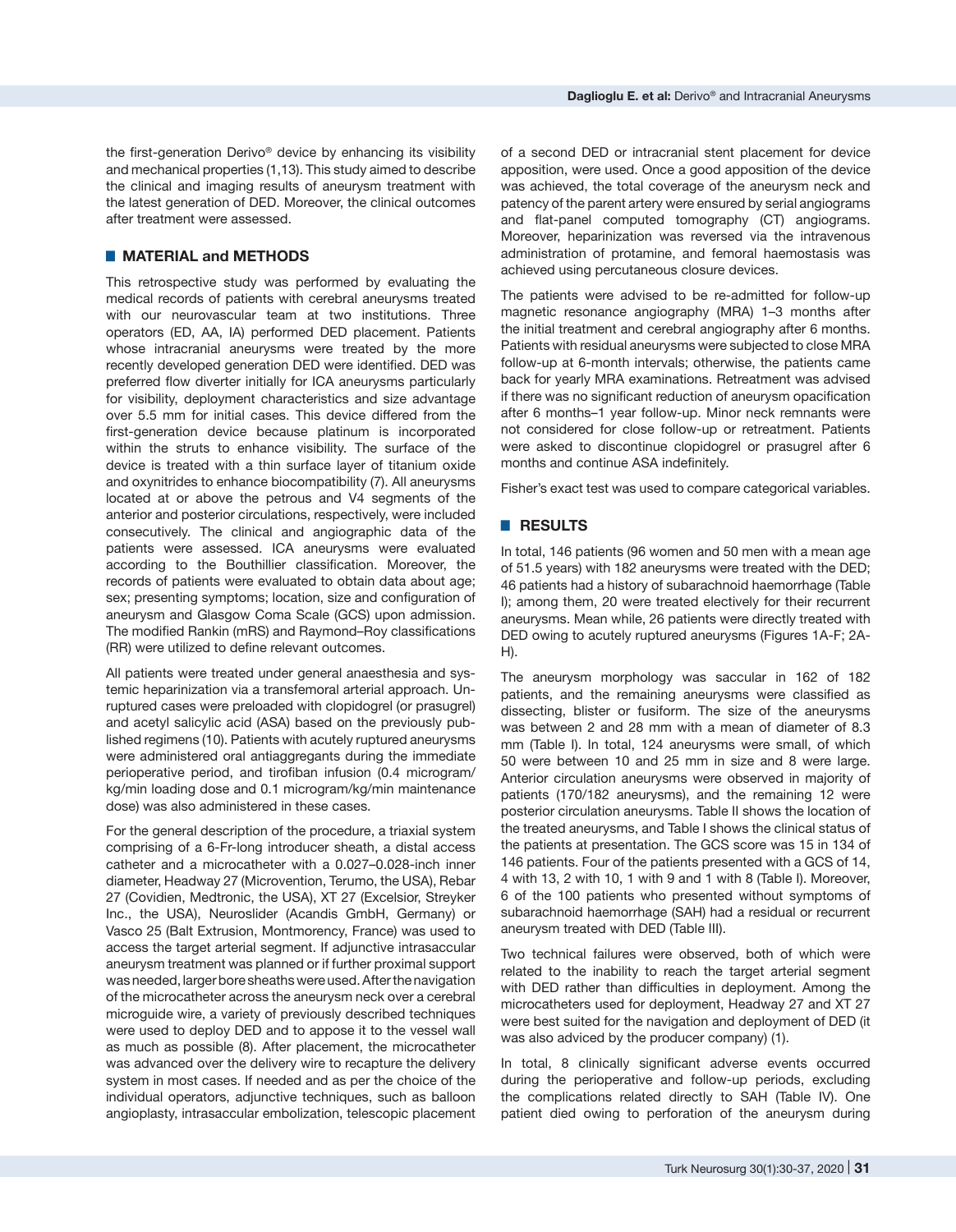

**Figure 1:** Pre **(A)** and post deployment **(B)** digital subtraction angiographic views of left A1 blister aneurysm presenting with symptoms of SAH a day ago. Postoperative AP digital subtraction angiographic view **(C)** and postcontrast digital subtraction angiography reconstructed image **(D)** two days after deployment of Derivo ® embolisation device AP control angiogram **(E)**  and post contrast digital subtraction angiography reconstructed image **(F)** obtained six months after treatment demonstrated complete obliteration of the aneurysm.



**Figure 2:** Preoperative digital subtraction angiography **(A)** and 3D reconstructed view **(B)** of the dissecting aneurysm of the basilar artery. Tridimensional pre- **(C)** and postcontrast **(D)** digital subtraction angiography reconstructed AP images after deployment of Derivo ® embolisation device. Magnetic resonance imaging two **(E)** and six months **(F)** after treatment shows gradual closure of the aneurysm. Follow-up digital subtraction angiograhic AP image **(G)** and postcontrast 3D digital subtraction angiography reconstructed AP image **(H)** showed complete occlusion of the aneurysm (Red arrows shows the radiopaque markers of Derivo ® embolization device).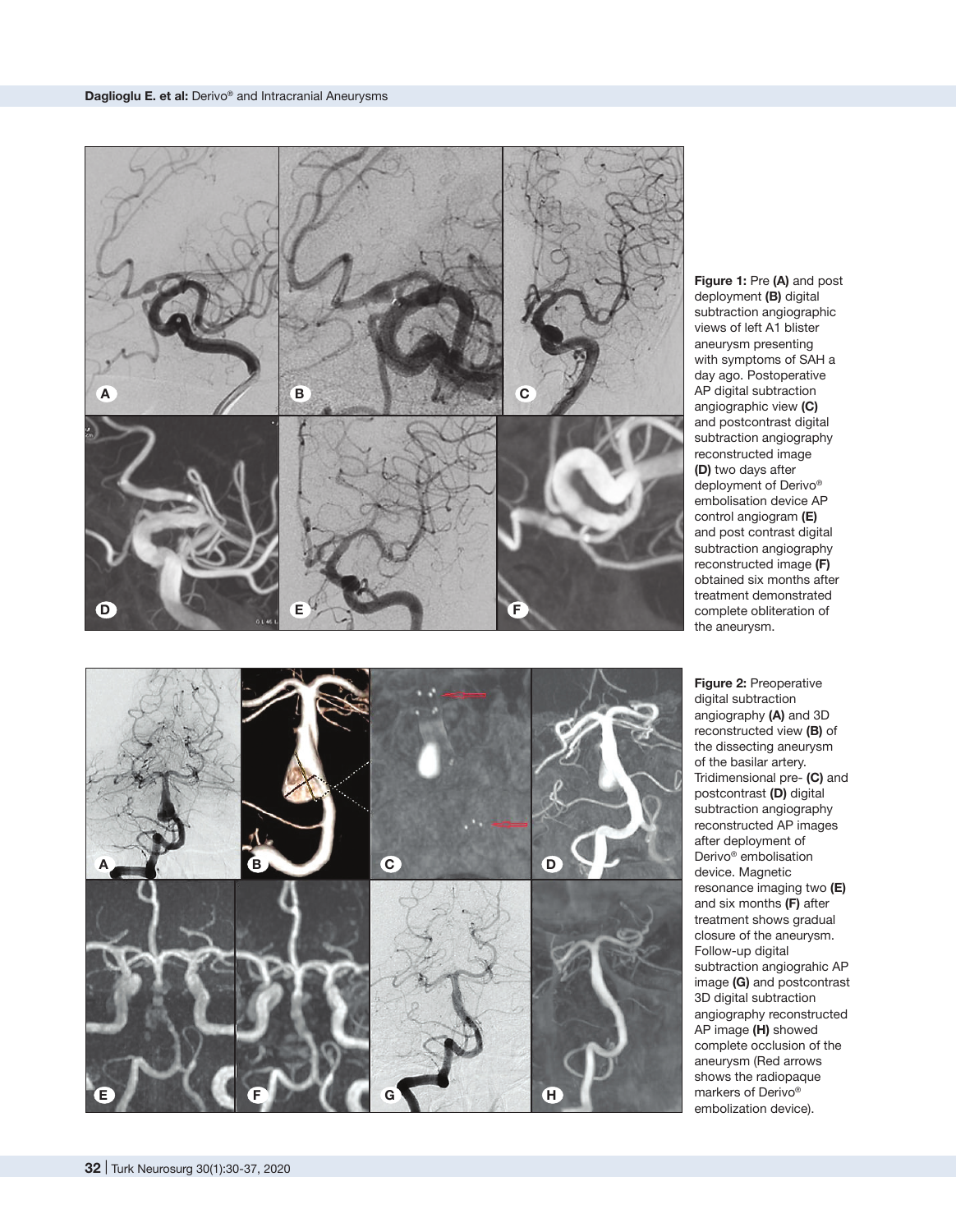Table I: Demographic Data of 146 Patients Treated with Derivo<sup>®</sup> Embolisation Device

| <b>Variable</b>                           |                                            | n   |  |  |  |  |
|-------------------------------------------|--------------------------------------------|-----|--|--|--|--|
| Total number of patients                  |                                            | 146 |  |  |  |  |
| Sex                                       |                                            |     |  |  |  |  |
| Male                                      |                                            | 50  |  |  |  |  |
| Female                                    |                                            | 96  |  |  |  |  |
| Mean Age (min-max: 18-82) (years)         | 51.5                                       |     |  |  |  |  |
| <b>Presenting Symptoms</b>                |                                            |     |  |  |  |  |
| nerve palsy etc)                          | Unbleed group (headache, diplopia, cranial | 100 |  |  |  |  |
| <b>SAH</b>                                |                                            | 46  |  |  |  |  |
|                                           | Number of patients with multiple aneurysms | 41  |  |  |  |  |
| Aneurysm configuration                    |                                            |     |  |  |  |  |
| Saccular                                  |                                            |     |  |  |  |  |
| Other (dissecting, blister, fusiform etc) | 20                                         |     |  |  |  |  |
| Mean Aneurysm size (range 2-28) (mm)      | 8.3                                        |     |  |  |  |  |
| $<$ 10 mm                                 |                                            | 124 |  |  |  |  |
| 10-25 mm                                  |                                            | 50  |  |  |  |  |
| $>25$ mm                                  |                                            | 8   |  |  |  |  |
| Mean Follow up Time (range 1-23) (months) | 7.02                                       |     |  |  |  |  |
| GCS on admission                          |                                            |     |  |  |  |  |
| GCS                                       | 15                                         | 134 |  |  |  |  |
| GCS                                       | 14                                         | 4   |  |  |  |  |
| GCS                                       | 13                                         | 4   |  |  |  |  |
| GCS                                       | 10                                         | 2   |  |  |  |  |
| GCS                                       | 9                                          | 1   |  |  |  |  |
| GCS                                       | 8                                          | 1   |  |  |  |  |

DED-assisted coiling, and one patient had a severe condition, which occurred postoperatively owing to the occlusion of DED resulting in a massive cerebral infarction. In addition, there were five thromboembolic events (one middle cerebral artery aneursym, three ICA aneursym, one basillar artery aneurysm) including perforator infarctions, which were symptomatic during the perioperative period, resulting in a perioperative risk of procedure-related morbidity and mortality, and this phenomenonyielded a risk of 5.2% per patient and 4.8% per procedure. Thromboembolic events developed at the related segment of DED and two of these cases were related to perforating artery involvement. No statistical difference was

Table II: Distribution of the Aneurysms in Cerebrovascular System (ICA Aneurysms were Evaluated according to the Bouthillier Classification)

| ICA ophthalmic           | 52  |
|--------------------------|-----|
| <b>ICA Pcom</b>          | 21  |
| ICA choroidal            | 19  |
| ICA sup hypophyseal      | 18  |
| ICA supraclinoid         | 17  |
| ICA cavernous            | 16  |
| ICA wall                 | 11  |
| <b>MCA</b>               | 7   |
| ICA bifurcation, petrous | 5   |
| ACA                      | 3   |
| <b>ACom</b>              | 1   |
| Vertebrobasilar system   | 12  |
| Total                    | 182 |

*ACA: Anterior cerebral artery, Acom: Anterior comunican artery, ICA: Internal carotid artery, PCom: Posterior communicating artery, Sup: Superior.*

*SAH: Subarachnoid hemorrhage, GCS: Glasgow coma scale.*

|                                                                      | Coil                     | Stent                    | Stent+coil               | <b>FD</b>                | FD+stent | <b>Double</b><br>stent   | Other<br>(Ballon, Squid) |
|----------------------------------------------------------------------|--------------------------|--------------------------|--------------------------|--------------------------|----------|--------------------------|--------------------------|
| <b>SAH</b>                                                           |                          |                          |                          |                          |          |                          |                          |
| Other treatment just before Derivo <sup>®</sup> deployment           |                          | 2                        |                          | 3                        | 4        | $\overline{\phantom{a}}$ | 2                        |
| Treatments before Derivo <sup>®</sup> deployment at late<br>period   | 18                       | $\overline{\phantom{a}}$ | $\overline{2}$           | $\overline{\phantom{a}}$ |          | $\overline{\phantom{a}}$ | $\overline{\phantom{0}}$ |
| Treatments before Derivo <sup>®</sup> deployment in<br>unbleed group | 2                        |                          | $\overline{\phantom{0}}$ | $\overline{2}$           | 2        | $\overline{\phantom{a}}$ |                          |
| Supportive treatments after Derivo <sup>®</sup> deployment           |                          |                          |                          |                          |          |                          |                          |
| Same session                                                         | 12                       | 38                       |                          | 16                       | 4        | 3                        | 4                        |
| Other session                                                        | $\overline{\phantom{a}}$ |                          | $\overline{\phantom{a}}$ | 3                        |          |                          |                          |
|                                                                      |                          |                          |                          |                          |          |                          |                          |

**Table III:** Variations of Treatment for Derivo® Embolisation Device and Additional Deployments

*FD: Flow diverter, SAH: Subarachnoid haemorrhage.*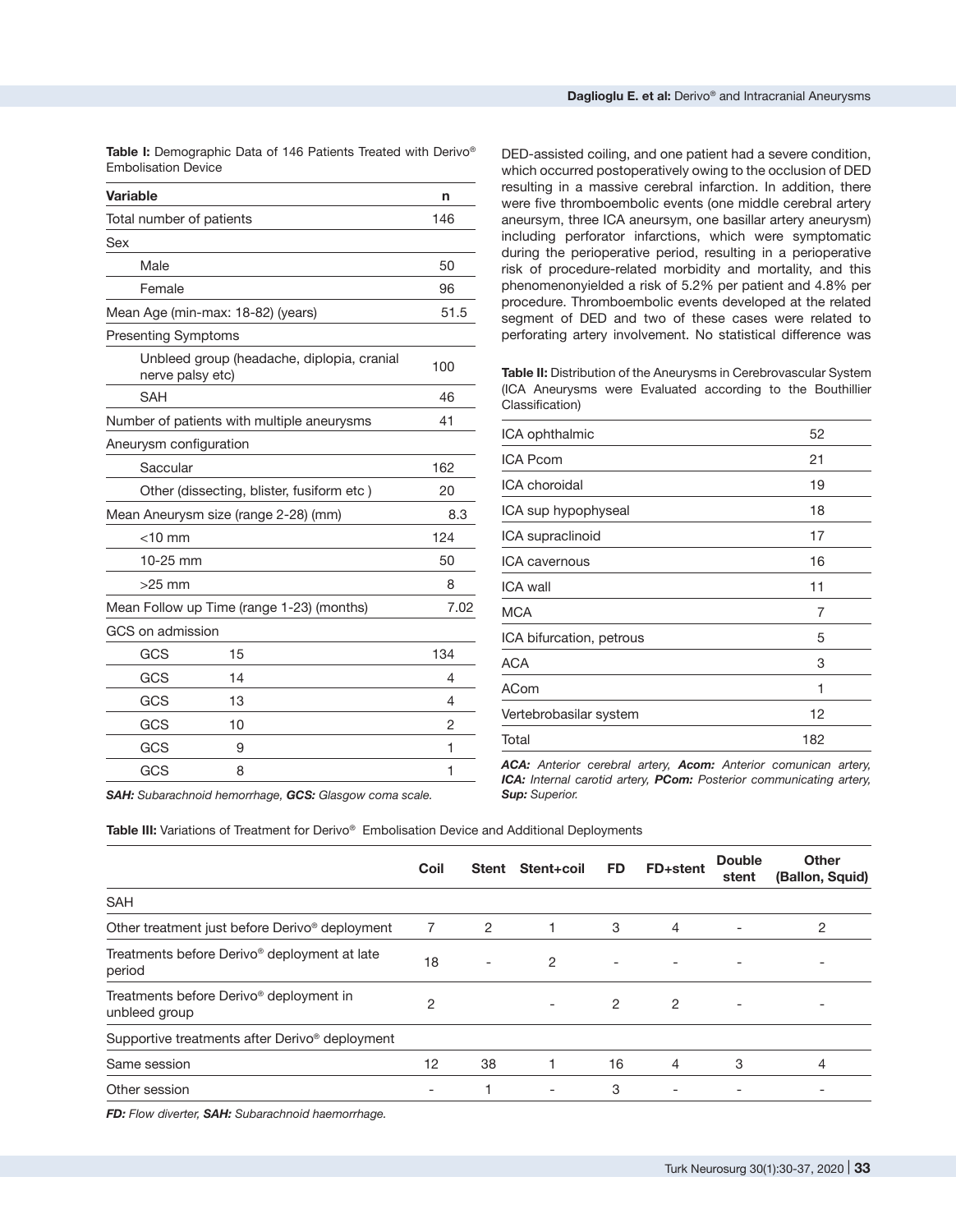observed in terms of device-related morbidity and mortality rates between patients presenting with acute SAH and those presenting electively. One patient had a retroperitoneal hematoma that did not require surgical intervention. After the periprocedural period, one patient developed a small intracranial hematoma without residual morbidity in an unrelated vascular territory. This phenomenon was possibly related to antiplatelet therapy during follow-up, and this patient was treated for other aneurysms after endovascular intervention with DED. Thus, this adverse event was not associated with DED. During follow-up, no further neurologic events resulting in permanent morbidity or mortality were observed.

The GCS score at the time of discharge from the hospital was 15 in 134 of 146 patients. The GCS scores of the patients were as follows: 13 in 3, 12 in 1, 10 in 3 and 8 in 1 patient. Clinical improvement with regard to GCS score was observed in 8 patients, whereas clinical worsening was noted in 5 other patients. Four patients died owing to complications from SAH. During the last follow-up, with a mean follow-up duration of 7.02 months, mRS was 0 in 136 patients. Table V shows the summary of the clinical status during the last follow-up. With regard to the RR classification of aneurysm occlusion in patients with follow-up imaging, total aneurysm occlusion was noted in 115 patients (follow-up available in 130 patients). The aneurysm obliteration rate was 78.7%, and the mean follow-up duration was 7.02 months. Moreover, 4 patients had a slight opacification of the aneurysm in the neck (RR-2). In total, 7 patients had RR-3a and 4 had RR-3b aneurysm remnants (Table V).

#### █ **DISCUSSION**

The current flow diverters consist of cobalt and chromium alloys (e.g. pipeline device [Covidien, Mansfield, Massachusetts, the USA]) or are made from Nitinol (SILK [Balt Inc., France], FRED® [MicroVention, Tustin, California], p64 [Phenox, GmbH, Germany] and Derivo® [Acandis GmbH, Pforzheim, Germany]) (20). DED is a newer generation flow diverter, which was manufactured with enhanced visibility to ensure better surface properties (using a coating named as BlueXide), causing lower friction between the wires and potentially having a lower thrombogenicity than the other nitinol-based flow diverters (13).

The initial patient series on flow diverters were conducted in 2006, and the results of these series were published in the following year. This study showed no significant results in terms of morbidity or mortality and was associated with

Table IV: Technical and Unpredictable Complications During Peroperative and Postoperative Period of Treatment

|                       | <b>Treatment</b> |                          | <b>Morbidity</b> | <b>Mortality</b> |  |
|-----------------------|------------------|--------------------------|------------------|------------------|--|
| Peroperative          |                  |                          |                  |                  |  |
| Perop hemorrhage      | っ                | Coiling                  |                  |                  |  |
| Perop thromboemboli   | 2                | Catch mini thrombectomy  |                  |                  |  |
| <b>ICA</b> dissection |                  | Carotid stent deployment |                  |                  |  |
| Renal hematoma        |                  |                          | -                |                  |  |
| Stent migration       | 2                | Repeated deployment      |                  |                  |  |
| Postoperative         |                  |                          |                  |                  |  |
| Stent occlusion       | 2                | Antiaggregant treatment  |                  |                  |  |
| Intimal hyperplasia   | っ                |                          |                  |                  |  |

Table V: Postoperative GCS, Raymond and mRS Scores of 146 Patients Treated with Derivo® Embolisation Device

| <b>GCS at discharge</b> |          | mRs score |            | <b>Raymond classification</b> |          |     |
|-------------------------|----------|-----------|------------|-------------------------------|----------|-----|
| GCS                     | 15       | 134       | 0          | 136                           | Class 1  | 115 |
| GCS                     | 13       | 3         |            |                               | Class 2  | 4   |
| GCS                     | $8 - 12$ | 5         | 2          |                               | Class 3a |     |
|                         |          |           | 3          |                               | Class 3b | 4   |
| GCS improved            | 8        |           | 4          |                               |          |     |
| <b>GCS</b> worsened     | 5        |           | 6 (Exitus) | 4                             |          |     |

*GCS: Glasgow coma scale, mRS: Modified Rankin scale.*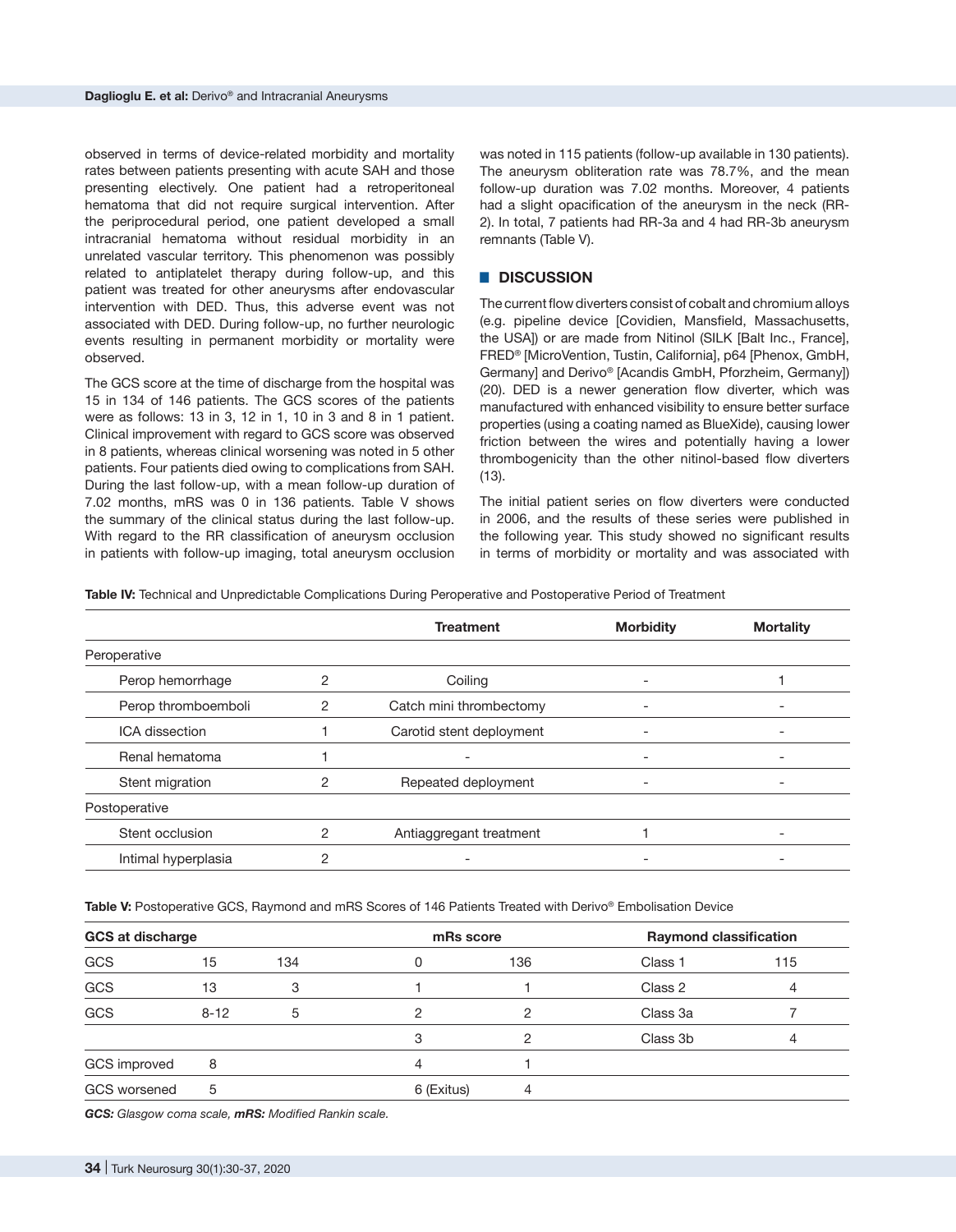strikingly high obliteration rates (3,16). A few other reports after this study have presented slightly higher yet still extremely low morbidity and mortality rates (23). After the enthusiasm in the initial series, the results of larger series were published (4,10,11,19), and in two recent studies by Zhou et al. and Rajah et al., flow diverters were found to be associated with a total aneurysm occlusion rate of 76% after 1 year, mortality rate of 2.8% and neurological morbidity rate of 4.5% (20,23). A further look into these latter meta-analyses showed that all except two studies have reported cumulative morbidity and mortality rates of 0%–1% in cohorts with approximately ≤50 aneurysms (23), indicates that a clearly higher rate of adverse events leading to permanent morbidity and mortality is noted in larger series, indicating that the complication rates of flow diverters may be better addressed in larger series than in smaller ones. Considering the morbidity and mortality rate of around 5%–7% in the current reviews, it is not surprising that the complications of flow diverters may not be encountered in smaller series of 20–30 patients. Small series that showed lower complication rates are more likely to be submitted for publication, leading to a bias.

In this series, we have shown that DED is associated with a mortality rate of 2.7%, permanent morbidity rate of 3.4% and total aneurysm occlusion rate of 78.7% at 7.02 months. These results are comparable with those of the contemporary series (published within the last 5 years) with large number of aneurysms (≥100 aneurysms, as shown in Table VI and relevant referans). Notably, the complication rates when newer generation devices are used are more likely to be lower (e.g. the device used in this series [Pipeline Flex, p64 and FRED®]). The most likely reason for this is the accumulation of experience by both interventionalists and the industry.

A learning curve is needed for flow diverters (8,14). It is not surprising that less complications have occurred because the current studies were performed by neurovascular team with cumulated experience at two institutions. The only exception for this is the Tubridge device, which was associated with a high complication rate in the largest series in the literature (14). However, the authors of this study acknowledged that this may be secondary to the insufficient overall experience of the operators.

The experience of the industry relates to the manufacturing of better devices based on the knowledge gained by the firstgeneration devices. This series reported a 3.4% permanent morbidity rate and 2.7% mortality rate, whereas that by Akgul et al. have reported rates of 8.4% and 4.3%, respectively. Moreover, most patients were treated with a prior generation DED (1). Improvements in the device are more likely in terms of safety compared with this series. Similar rates have also been recently reported in two small multi-centre series with 42 unruptured and 11 ruptured aneurysms treated with DED (7,12). Our results further confirmed the safety and efficacy of DED in a real-world setting and in a large series of patients. The results were similar to those obtained with contemporary versions of the widely used flow diverters (Table VI).

The striking result in our series is that DED was relatively safe to use in the setting of SAH. Our results were more favourable than those of previous studies about the treatment of acutely ruptured aneurysms (2). Almost half of the ruptured aneurysms in this series were treated after the hyperacute phase of SAH, which is several days after the incident, because our institution is a tertiary referral centre. This may account for more favourable results in this subgroup. An enhanced

**Table VI:** Case Series Using Flow Diverter with 100 or More Aneursyms

| <b>Author</b>                         | <b>Device</b>       | Number of<br>patients/<br>aneursyms | <b>Morbidity</b><br>(%) | <b>Mortality</b><br>$(\%)$ | R/UR<br>Aneursym | <b>Total</b><br>oclusion<br>rate $(\%)$ | <b>Mean follow</b><br>up (month) |
|---------------------------------------|---------------------|-------------------------------------|-------------------------|----------------------------|------------------|-----------------------------------------|----------------------------------|
| Fischer et al. (2015) (5)             | p64                 | 121/130                             | 2.3                     | 0.8                        | 0/121            | 79.6                                    | 17                               |
| Wakhloo et al. (2014) (22)            | Surpass             | 165/190                             | 6                       | 2.7                        | 6/159            | 75                                      | 6                                |
| Killer-Oberpfalzer et al. (2018) (11) | <b>FRED</b>         | 531/579                             | 0.8                     | 1.5                        | 65/466           | 69.2                                    | 6.6                              |
| Pierot et al. (2018) (18)             | <b>FRED</b>         | 103/103                             | $\overline{2}$          | 1                          | 0/103            | 50                                      | 6                                |
| Foa Torres et al. (2018) (6)          | <b>SILK</b>         | 246/293                             | 4.2                     | 2.1                        | 20/226           | 93.9                                    | 12                               |
| Kaya et al. (2016) (10)               | <b>SILK</b>         | 96/113                              | 9.6                     | 2.1                        | 21/75            | 79.1                                    | 8                                |
| Shankar et al. (2016) (21)            | <b>SILK</b>         | 92/103                              | 5.4                     | 2.2                        | 19/73            | 83.1                                    | 6.6                              |
| Kallmes et al. (2017) (9)             | <b>PED</b>          | 1092/1221                           | 5.7                     | 3.3                        | 76/1145          | 85.5                                    | 10 <sub>1</sub>                  |
| Colby et al. (2018) (4)               | <b>PED</b>          | 252 procedures                      | 5.6                     | 1.6                        | 55/197           | N/A                                     | 11.6                             |
| Colby et al. (2018) (4)               | PED flex            | 316 procedures                      | 1.9                     | 0.6                        | 22/294           | N/A                                     | 11.6                             |
| "Liu et al. (2018) (14)               | Tubridge            | 82 procedures                       | 12                      | 4.9                        | 0/82             | 75.3                                    | 6                                |
| Daglioglu et al. (present study)      | Derivo <sup>®</sup> | 146/182                             | 2.7                     | 3.4                        | 46/100           | 78.7                                    | 7                                |

*N/A: Not avaliable, R: Rupture, UR: Unrupture, PED: Pipeline endovascular device. \*\*\*: Largest series for device.*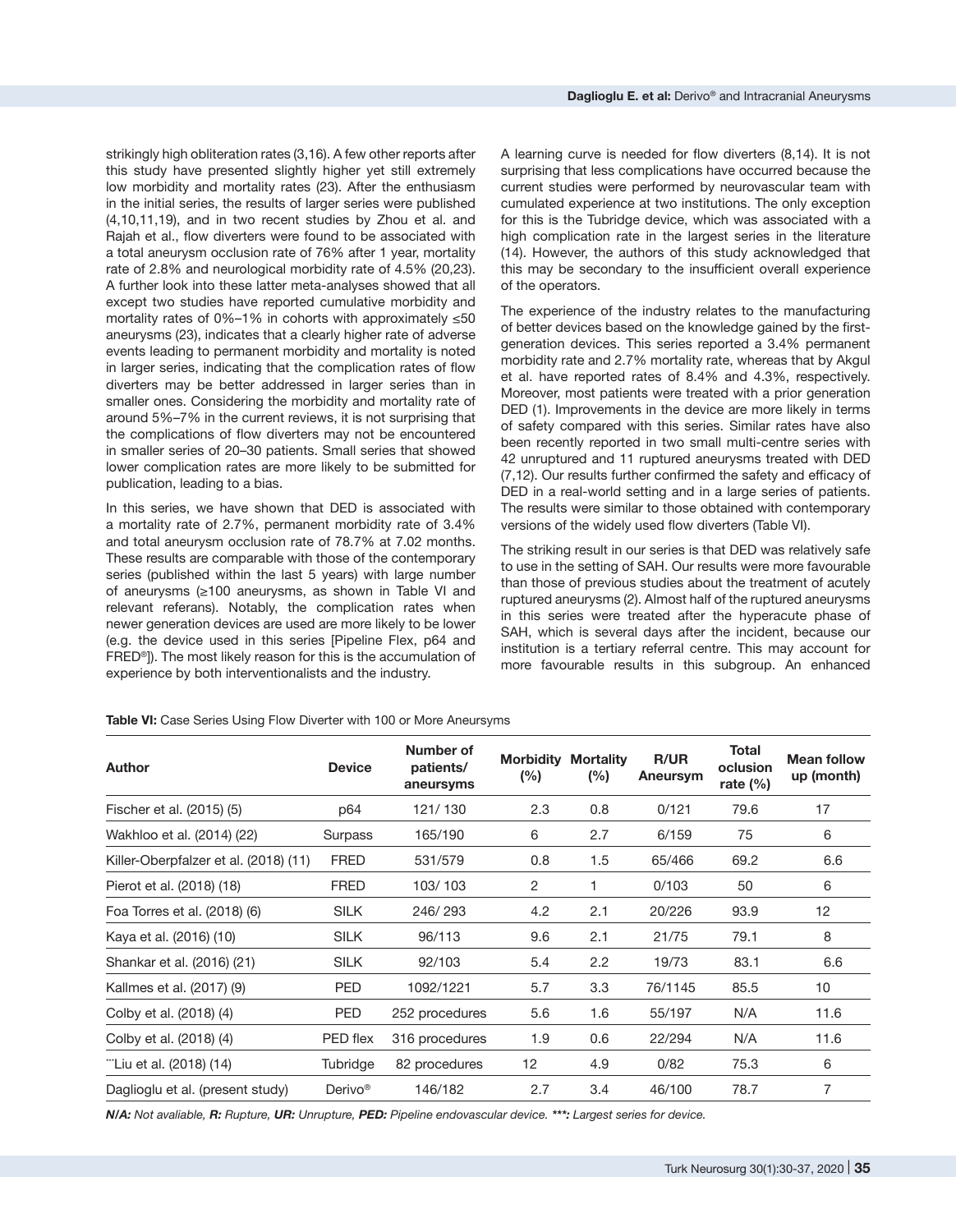biocompatibility of DED may also be a potential contributor to safety particularly for SAH.

This study had limitations. It was conducted by a neurovascular team in two institutions and was retrospective in nature. In some patients, treatment with DED was supported with adjunctive methods based on the discretion of the primary operator, and a direct comparison with other series using only flow diverters must be made with caution. Finally, follow-up imaging was not conducted in approximately 10% of patients.

## █ **CONCLUSION**

The new version of DED had a favourable safety profile and good aneurysm occlusion rates in patients with both ruptured and unruptured aneurysms in this series. This is the largest series in which DED was evaluated to date. The relationship of our results to the enhanced mechanics and biocompatibility of the latest version of DED is probable yet speculative. The added value of these improvements remains to be elucidated in future comparative studies.

#### █ **REFERENCES**

- 1. Akgul E, Onan HB, Akpinar S, Balli HT, Aksungur EH: The DERIVO embolization device in the treatment of intracranial aneurysms: Short- and midterm results. World Neurosurgery 95:229-240, 2016
- 2. Cagnazzo F, di Carlo DT, Cappucci M, Lefevre PH, Costalat V, Perrini P: Acutely ruptured intracranial aneurysms treated with flow-diverter stents: A systematic review and meta-analysis. AJNR Am J Neuroradiol 39(9):1669-1675, 2018
- 3. Cognard C: Commentary on 'Curative cerebrovascular reconstruction with the Pipeline embolization device: The emergence of definitive endovascular therapy for intracranial aneurysms. J Neurointerventional Surgery 10 Suppl 1:i8, 2018
- 4. Colby GP, Bender MT, Lin LM, Beaty N, Caplan JM, Jiang B, Westbroek EM, Varjavand B, Campos JK, Huang J, Tamargo RJ, Coon AL: Declining complication rates with flow diversion of anterior circulation aneurysms after introduction of the pipeline flex: Analysis of a single-institution series of 568 cases. J Neurosurgery 12:1-7, 2018
- 5. Fischer S, Aguilar-Pérez M, Henkes E, Kurre W, Ganslandt O, Bäzner H, Henkes H: Initial Experience with p64: A novel mechanically detachable flow diverter for the treatment of intracranial saccular sidewall aneurysms. Am J Neuroradiol 36:2082-2089, 2015
- 6. Foa Torres G, Roca F, Noguera A, Godes J, Petrocelli S, Aznar I, Ales S, Muszynski P, Maehara R, Vicente M, Pumar JM: Silk flow-diverter stent for the treatment of complex intracranial aneurysms: A one-year follow-up multicenter study. Interv Neuroradiol 24:357-362, 2018
- 7. Goertz L, Dorn F, Kraus B, Borggrefe J, Schlamann M, Forbrig R, Turowski B, Kabbasch C: Safety and efficacy of the derivo embolization device for the treatment of ruptured intracranial aneurysms. J Neurointerv Surg 11(3):290-295, 2019
- 8. Gurkas E, Kaya T, Daglioglu E, Akmangit I, Belen D, Peker A, Dede D, Arat A: Silk device for the treatment of intracranial aneurysms. Part 1: Peri-procedural results, technical aspects and learning curve. Turkish Neurosurgery 26:525-532, 2016
- 9. Kallmes DF, Brinjikji W, Cekirge S, Fiorella D, Hanel RA, Jabbour P, Lopes D, Lylyk P, McDougall CG, Siddiqui A: Safety and efficacy of the pipeline embolization device for treatment of intracranial aneurysms: A pooled analysis of 3 large studies. J Neurosurgery 127:775-780, 2017
- 10. Kaya T, Daglioglu E, Gurkas E, Akmangit I, Peker A, Belen D, Dede D, Elhan AH, Arat A: Silk device for the treatment of intracranial aneurysms, part 2: Factors related to clinical and angiographic outcome. Turkish Neurosurgery 26:533-537, 2016
- 11. Killer-Oberpfalzer M, Kocer N, Griessenauer CJ, Janssen H, Engelhorn T, Holtmannspötter M, Buhk JH, Finkenzeller T, Fesl G, Trenkler J, Reith W, Berlis A, Hausegger K, Augustin M, Islak C, Minnich B, Möhlenbruch M: European multicenter study for the evaluation of a dual-layer flow-diverting stent for treatment of wide-neck intracranial aneurysms: The European flow-redirection intraluminal device study. American J Neuroradiology 39:841-847, 2018
- 12. Kraus B, Goertz L, Turowski B, Borggrefe J, Schlamann M, Dorn F, Kabbasch C: Safety and efficacy of the Derivo Embolization Device for the treatment of unruptured intracranial aneurysms: A multicentric study. J Neurointerv Surg 11(1):68-73, 2019
- 13. Ley D, Mühl-Benninghaus R, Yilmaz U, Körner H, Cattaneo GFM, Mailänder W, Kim YJ, Scheller B, Reith W, Simgen A: The Derivo Embolization Device, a second-generation flow diverter for the treatment of intracranial aneurysms, evaluated in an elastase-induced aneurysm model. Clin Neuroradiol 27:335-343, 2017
- 14. Liu JM, Zhou Y, Li Y, Li T, Leng B, Zhang P, Liang G, Huang Q, Yang PF, Shi H, Zhang J, Wan J, He W, Liang C, Zhu G, Xu Y, Hong B, Yang X, Bai W, Tian Y, Zhang H, Li Z, Li Q, Zhao R, Fang Y, Zhao K: Parent artery reconstruction for large or giant cerebral aneurysms using the tubridge flow diverter: A multicenter, randomized, controlled clinical trial (PARAT). Am J Neuroradiology 39:807-816, 2018
- 15. Lozupone E, Piano M, Valvassori L, Quilici L, Pero G, Visconti E, Boccardi E: Flow diverter devices in ruptured intracranial aneurysms: A single-center experience. J Neurosurgery 128:1037-1043, 2018
- 16. Lylyk P, Miranda C, Ceratto R, Ferrario A, Scrivano E, Luna HR, Berez AL, Tran Q, Nelson PK, Fiorella D: Curative endovascular reconstruction of cerebral aneurysms with the pipeline embolization device: The Buenos Aires experience. Neurosurgery 64:632-642,2009
- 17. Morais R, Mine B, Bruyère PJ, Naeije G, Lubicz B: Endovascular treatment of intracranial aneurysms with the p64 flow diverter stent: Mid-term results in 35 patients with 41 intracranial aneurysms. Neuroradiology 59:263-269, 2017
- 18. Pierot L, Spelle L, Berge J, Januel AC, Herbreteau D, Aggour M, Piotin M, Biondi A, Barreau X, Mounayer C, Papagiannaki C, Lejeune JP, Gauvrit JY, Costalat V: Feasibility, complications, morbidity, and mortality results at 6 months for aneurysm treatment with the Flow Re-Direction Endoluminal Device: Report of SAFE study. J Neurointerv Surg 10:765-770, 2018
- 19. Pumar JM, Banguero A, Cuellar H, Guimaraens L, Masso J, Miralbes S, Blanco-Ulla M, Vazquez-Herrero F, Souto M, Gelabert-Gonzalez M: Treatment of intracranial aneurysms with the silk embolization device in a multicenter study. A retrospective data analysis. Neurosurgery 81:595-601, 2017